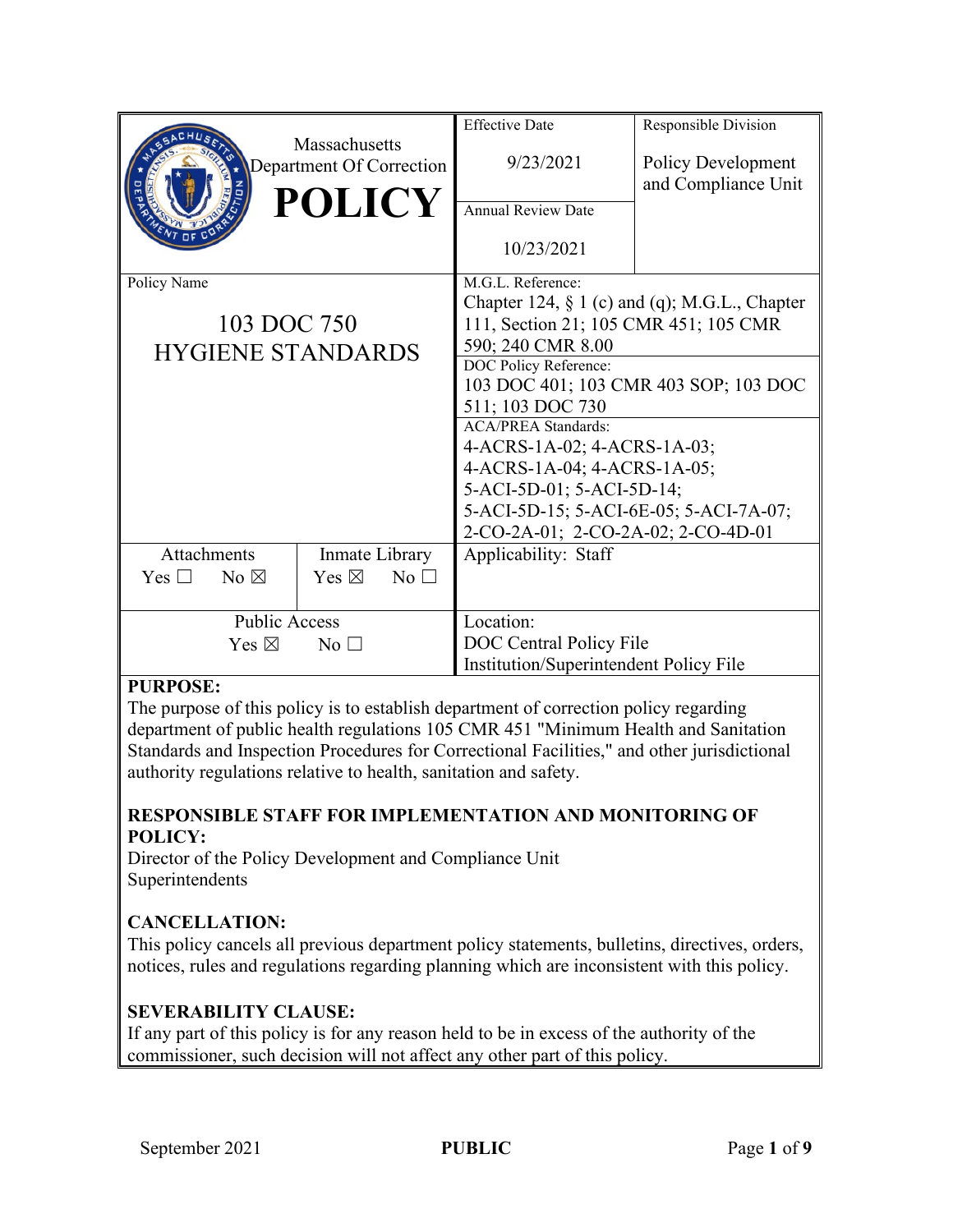# **TABLE OF CONTENTS**

| 750.01 | General Policy                                                             | 3              |
|--------|----------------------------------------------------------------------------|----------------|
| 750.02 | <b>Required Standards</b>                                                  | 3              |
| 750.03 | <b>Recommended Standards</b>                                               | 3              |
| 750.04 | Environmental Health and Safety Officer                                    | $\overline{4}$ |
| 750.05 | <b>Institutional Activities</b>                                            | $\overline{4}$ |
| 750.06 | Inspections by Department of Public Health and Other Qualified Individuals | 5              |
| 750.07 | <b>Implementing Inspection Recommendations</b>                             | 5              |
| 750.08 | <b>Housekeeping Practices</b>                                              | 5              |
| 750.09 | Control of Vermin and Pests                                                | 6              |
| 750.10 | Hair Care                                                                  | 6              |
| 750.11 | Personal Hygiene                                                           | 7              |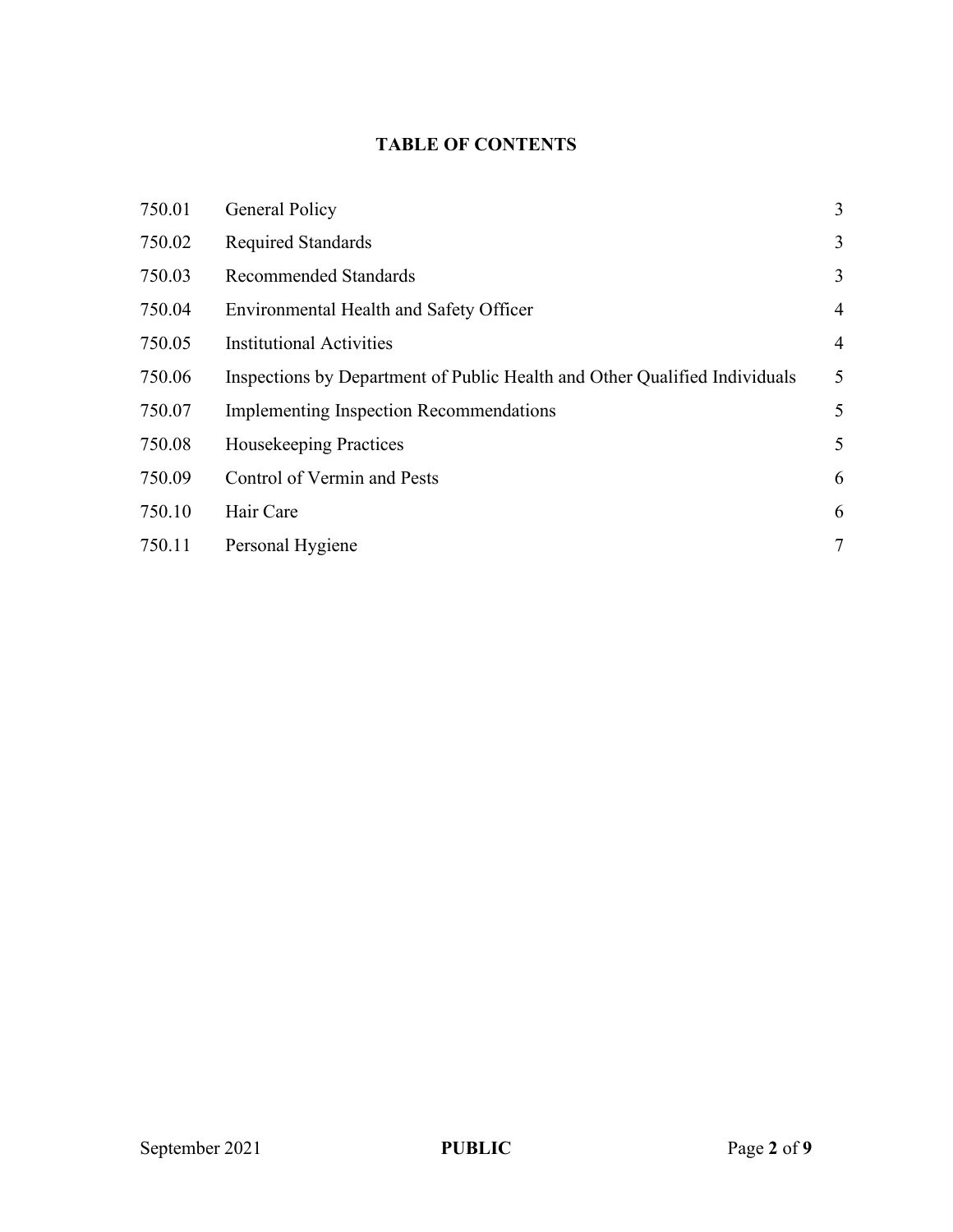## **750.01 GENERAL POLICY**

In accordance with M.G.L., Chapter 111, Section 21, the Department of Correction shall enforce the Department of Public Health's (D.P.H.) *Minimum Health and Sanitation Standards and Inspection Procedures for Correctional Facilities*: 105 CMR 451 at all state correctional institutions. Each institution Superintendent shall read and become familiar with D.P.H. 105 CMR 451 and shall also:

- 1. Maintain at least one copy of 105 CMR 451 at their institution.
- 2. Be responsible for ensuring that all administrative staff with responsibility in this area read and become familiar with 105 CMR 451.
- 3. Be familiar with and maintain at least one copy of 105 CMR 590 *State Sanitary Code Chapter X: Minimum Sanitation Standards for Food Service Establishments* at their institution.
- 4. Be familiar with and maintain at least one copy of the "Massachusetts Right-To-Know Law".

#### **750.02 REQUIRED STANDARDS**

All correctional institutions shall comply with the Required Minimum Health and Sanitation Standards (Section 451.101 - 451.214 of 105 CMR 451 including:

- 1. Linen and bedding requirements;
- 2. Plumbing facilities requirements;
- 3. Inmate clothing requirements;
- 4. Recreation;
- 5. Smoking requirements; and
- 6. Food storage, preparation and service (105 CMR 590.00)

#### **750.03 RECOMMENDED STANDARDS**

All correctional institutions shall, to the extent possible, comply with the recommended D.P.H. Health and Sanitation Standards (Sections 451.320- 451.390) of 105 CMR 451.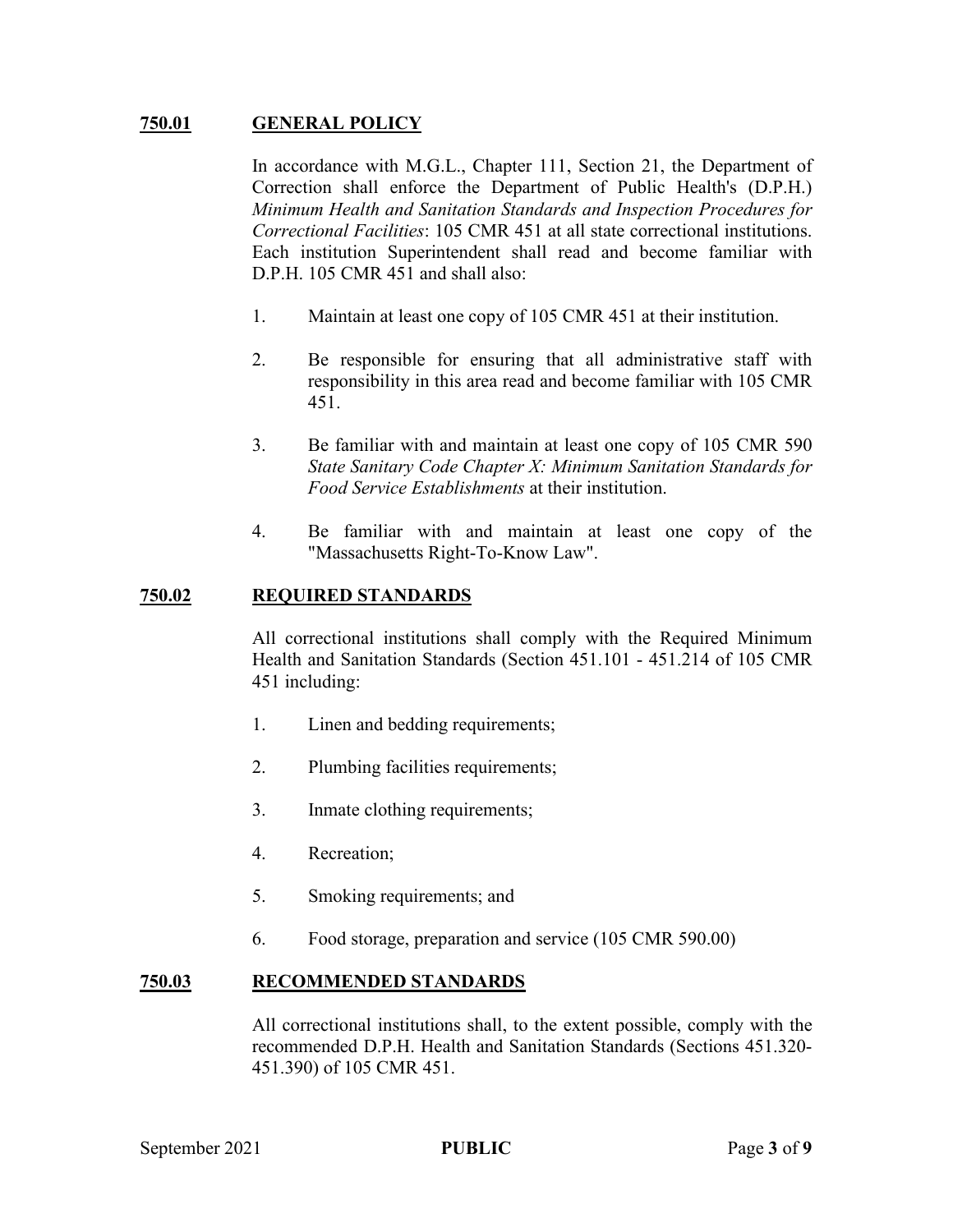#### **750.04 ENVIRONMENTAL HEALTH AND SAFETY OFFICER**

In accordance with 105 CMR 451, each Superintendent shall designate an employee of the institution as an Environmental Health and Safety Officer (EHSO).

The EHSO shall be qualified for the task either by their credentials or by attending training established for that purpose.

The EHSO shall:

1. Conduct a comprehensive and thorough monthly inspection of the entire facility to include all living areas, food service areas, and workshop areas; additionally,

> A corrective action plan shall be established tracking all discrepancies cited from month to month indicating status, date completed, and staff responsible for completion.

- 2. Train other institutional staff to perform weekly health and sanitation inspections;
- 3. Prepare a response to DPH reports and others outlining corrective plans; and,
- 4. Develop and implement a procedure to comply with the Massachusetts Right-To-Know Law.
- 5. Subsequent to any staff or inmate injury that is unrelated to an inmate incident (i.e. fight, use of force, extraction, etc.), the EHSO shall conduct an assessment of the area to ensure there are no environmental or safety hazards present that may contribute to future injuries. Upon completion of such review, the EHSO shall submit a written report to the Superintendent for appropriate action.

#### **750.05 INSTITUTIONAL ACTIVITIES**

Each Superintendent shall develop written procedures describing the physical plant inspection process followed to maintain compliance with Public Health Regulations, 105 CMR 451.

Such procedures shall include provisions for:

1. Weekly health and sanitation inspections of all institutional areas by qualified institutional staff;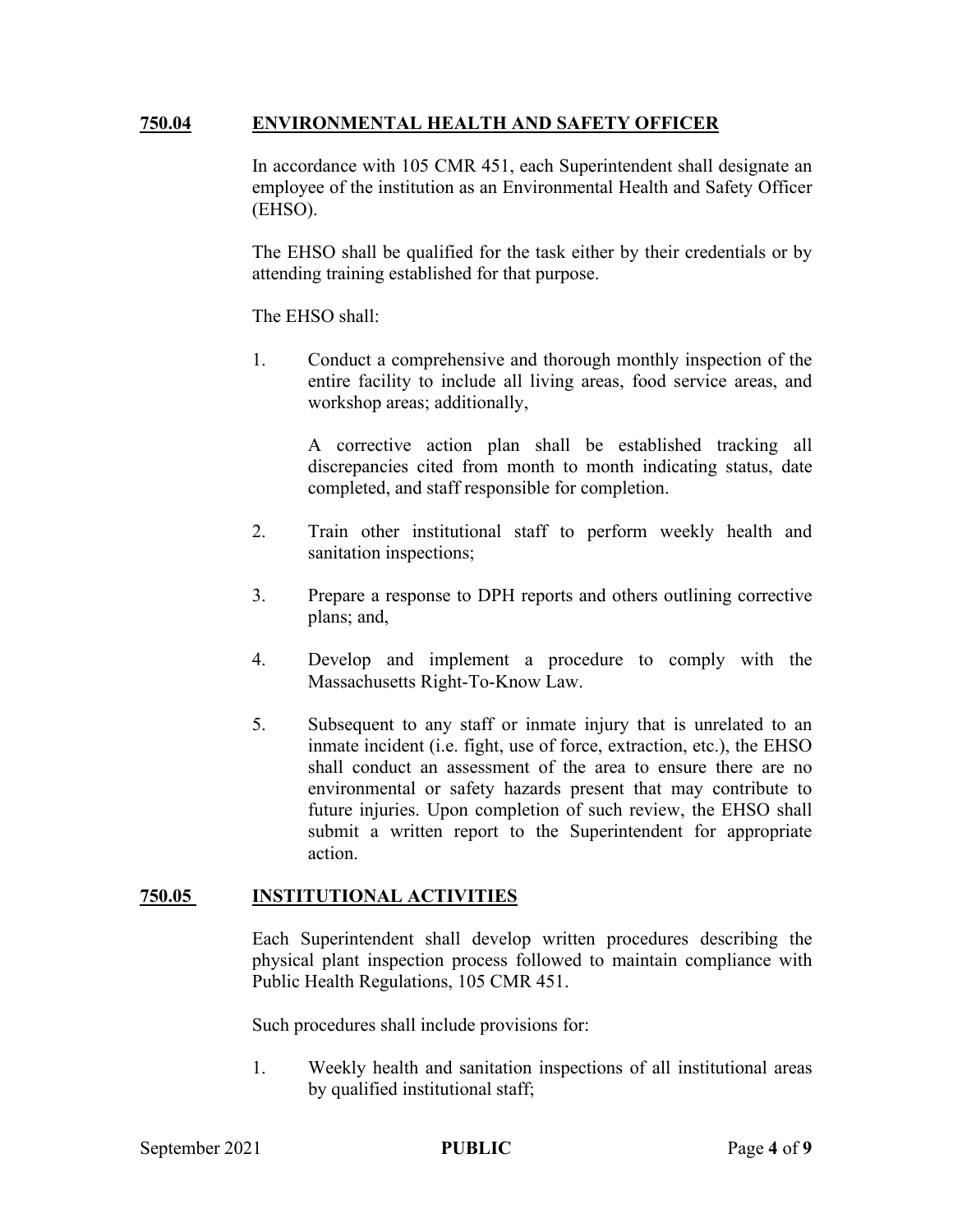- 2. A comprehensive and thorough monthly inspection of the institution by the EHSO (750.04) (1); and
- 3. The forms used to document the weekly and monthly inspections.

## **750.06 INSPECTIONS BY DEPARTMENT OF PUBLIC HEALTH AND OTHER QUALIFIED INDIVIDUALS**

- 1. It is the responsibility of the Superintendent to ensure, at a minimum, annual inspections by state and/or local sanitation and health officials or other qualified individuals.
- 2. If more than twelve (12) months elapse since the last DPH inspection, the Superintendent shall contact DPH in writing and request such an inspection.
- 3. DPH may inspect any facility without giving prior notice to employees at the facility, provided that they shall notify the Superintendent upon their arrival at the facility.

For the purpose of this policy, a qualified individual shall be defined as an individual who has received training in, and is familiar with, the applicable health, safety, and sanitation codes, regulations, and inspection techniques.

## **750.07 IMPLEMENTING INSPECTION RECOMMENDATIONS**

Within ten (10) working days of receiving the DPH inspection report, or inspection reports authored by any state and/or local sanitation and health officials or other qualified individuals, the Superintendent shall transmit a written plan for correction of each deficiency or other conditions noted to the inspection report author. The plan shall contain the specific corrective steps, a timetable for such steps, and a date by which correction will be achieved, and identify the staff responsible for oversight.

#### **750.08 HOUSEKEEPING PRACTICES**

Each Superintendent shall develop written procedures governing housekeeping practices for every area of the institution, to include, at a minimum, the following:

- cleaning schedule;
- specific assignments of duties;
- instructions for cleaning;
- proper storage and disposal of waste, to include all types of solid waste (medical, automotive, garbage, trash, etc.), in accordance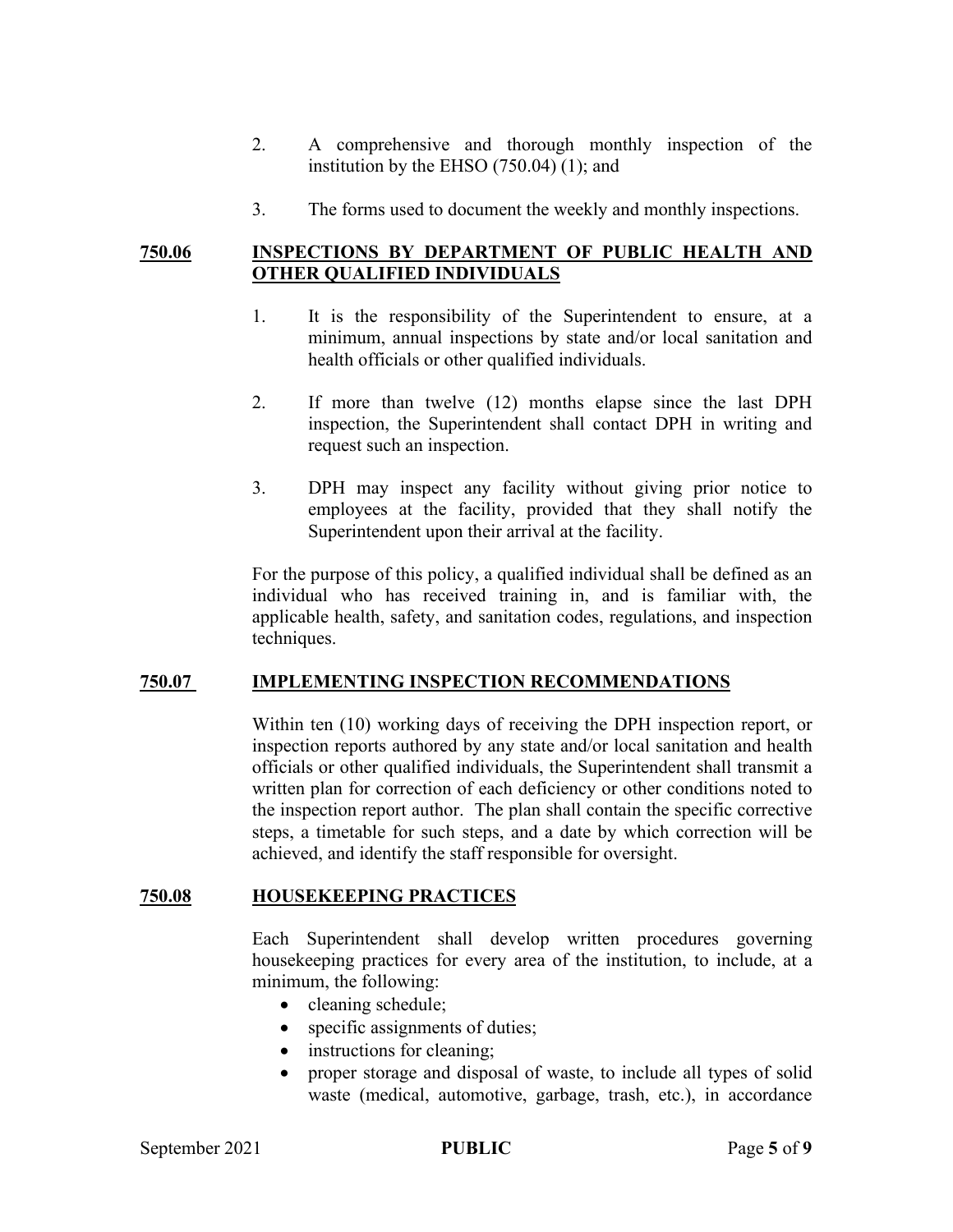with regulatory authorities' requirements for permits and manifests; and

• instructions for acquisition, utilization, and storage of cleaning supplies (in accordance with 103 DOC 730, *Fire Prevention and Safety*, 730.13, Flammable, Caustic, Toxic Materials) and equipment.

Housekeeping practices for the Inmate Visiting Rooms and Barbershops shall state that trash and hair clippings from these areas shall be disposed of at the end of the shift, outside of the facility, by a staff member.

## **750.09 CONTROL OF VERMIN AND PESTS**

- 1. Each Superintendent shall develop written procedures describing and directing the practices followed to control vermin and pests. An integrated pest management approach shall be taken.
- **2.** Extermination shall be undertaken in a manner which is not hazardous to the health of inmates or employees and only by a person certified or licensed to apply pesticides.

## **750.10 HAIR CARE**

Each Superintendent shall develop written procedures to ensure that hair care services for inmates comply with the applicable health requirements found in 240 CMR 8.00, *Barber Regulations*.

In addition to specifying how the facility shall comply with 240 CMR 8.00, such procedures shall include the following:

- 1. Barbering services shall be provided by an individual skilled in haircutting;
- 2. A schedule for such services shall be developed and posted in prominent locations;
- 3. Identification of the area used for hair care services. Large facilities should designate a room for hair care services; small facilities may use a multipurpose room. The area used for hair care services must permit observations by staff; and
- 4. Tools and chemicals used are subject to the controls required by 103 DOC 511, *Institution Tool Control*, and 103 DOC 730, *Fire Prevention and Safety* Procedures.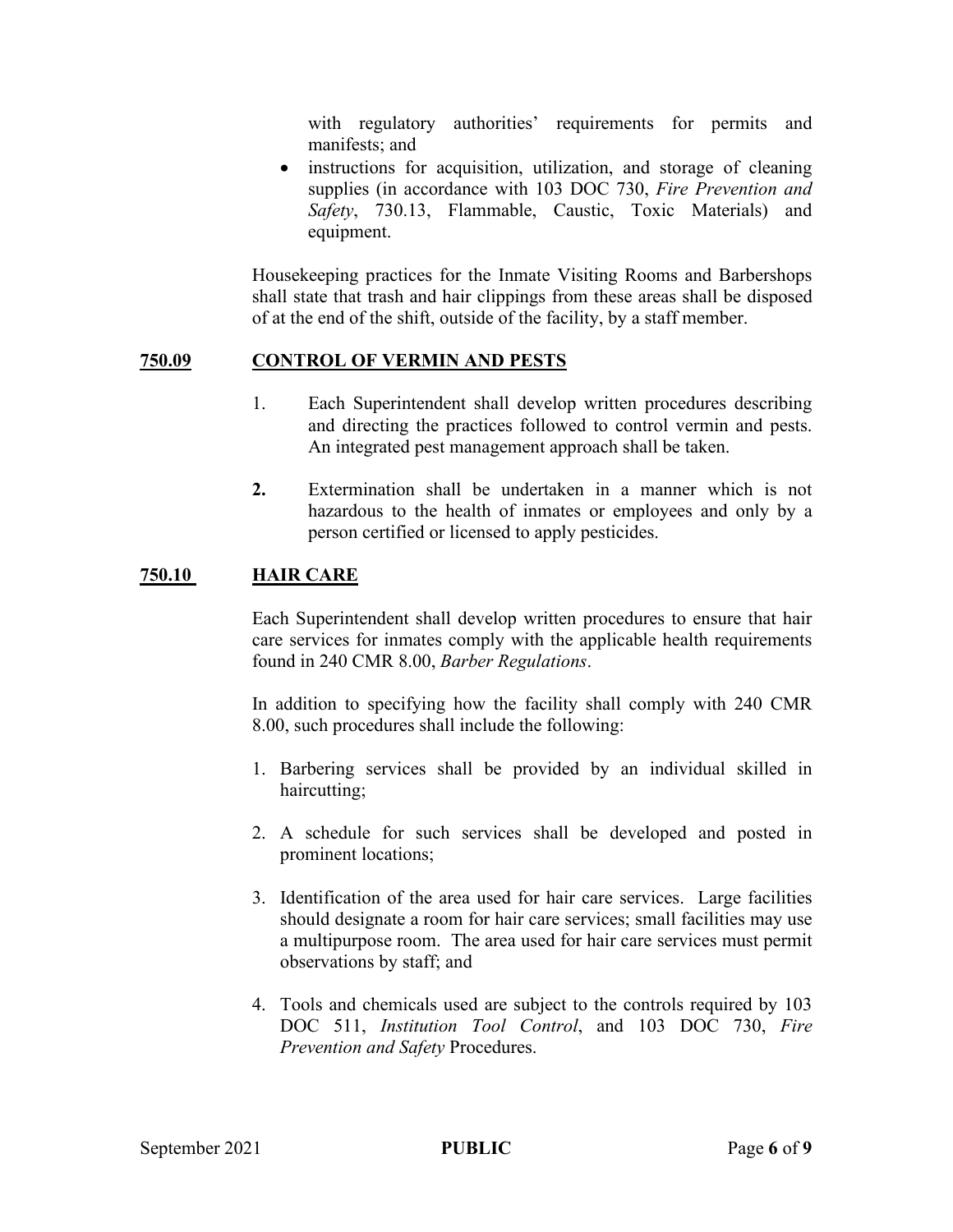## **750.11 PERSONAL HYGIENE**

- 1. New commitments and new admissions are provided with articles necessary for the maintenance of proper personal hygiene in accordance with 103 DOC 401, *Booking and Admission,* 401.01.
- 2. Each Superintendent shall develop procedures to ensure that, at a minimum, one roll of toilet tissue and one bar of soap is issued per week to inmates, as needed or upon request. Procedures shall also include a mechanism for inmates with special circumstances (e.g., medical issues, theft, etc.,) to request additional toilet tissue or soap in the interim period before the next allotment.
- 3. Hygiene articles are also available for purchase through the institutional canteen. Indigent inmates may request hygiene articles, other than toilet tissue and bar soap, through a staff person designated by the Superintendent.
- 4. Inmates shall be enabled to shower, perform bodily functions, and change clothing without non-medical staff of the opposite gender viewing their breasts, buttocks, or genitalia, except in exigent circumstances or when such viewing is incidental to routine cell checks. All general population inmates shall be permitted to shower at least three (3) times per week.
- 5. Superintendents shall develop procedures to ensure inmates identified as Gender Non–Conforming shall be given the opportunity to shower separately from other inmates.
- 6. Electric razors shall be the only razor allowed for personal grooming use by inmates housed in all Department of Correction (DOC) medium and maximum security level institutions. Any other type of shaving razors is prohibited. For inmates initially purchasing an electric razor, or in need or purchasing a replacement, frozen accounts or disciplinary sanctions resulting in loss of canteen shall be lifted temporarily to allow for the purchase of the electric razor.
- 7. Retention of electric razors in specialty housing units in DOC medium and maximum security level institutions shall be at the discretion of the Superintendent and outlined in facility procedure. In-cell retention of electric razors shall be prohibited in DOC restrictive housing units (RHU). In these instances, the Superintendent shall develop procedures to ensure that an adequate number of electric razors are on hand to provide inmates the ability to conduct personal grooming. If the system developed does not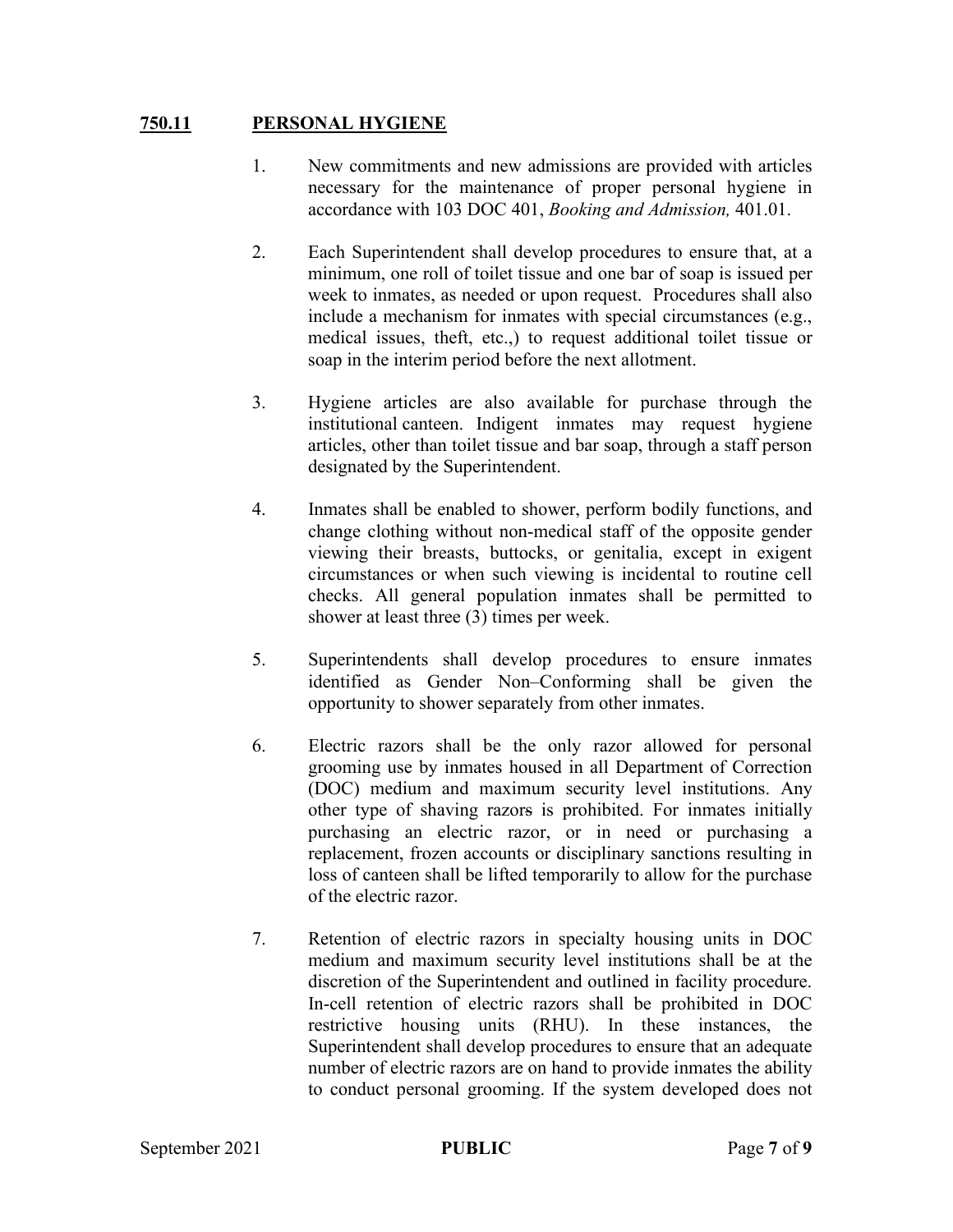utilize a DOC owned electric razor assigned to an inmate for the duration of their stay in a specialty unit/RHU, the electric razor shall be collected and sanitized after each use in accordance with 240 CMR 8.00, *Barber Regulations*. Upon the return of these electric razors after use, an officer shall verify that all parts of the razor are intact and undamaged. Any instances of missing/damaged electric razors or parts may result in disciplinary action.

- 8. Electric razors that are not the personal property of an inmate (e.g., issued by the DOC to indigent inmates, etc.) shall only be utilized for the shaving of facial hair.
- 9. Electric razors shall be made available for purchase in canteen and processed in accordance with Standard Operating Procedure to 103 CMR 403, *Inmate Property*. Institution procedures shall include a system for the purchase of replacement electric razor heads if necessary and applicable and include, but not limited to the following:
	- a. Inmates ordering replacement razor heads must turn in a used razor head when picking up their canteen order. A replacement razor head **will not** be issued unless a used razor head is turned in to the canteen staff and it is documented on the canteen order form.
	- b. The canteen officer will be responsible for monitoring the distribution and collection of all new and used replacement razor heads. The canteen officer will ensure the used razor heads are placed in a red bio-hazard bag and disposed of appropriately.
- 10. Written procedures shall be developed for the issuance of electric razors for indigent inmates upon request. The procedures shall include, but not be limited to, the following:
	- a. The request shall be forwarded to the institution treasurer for verification that the inmate is indigent.
	- b. Procedures shall include systems for the issuance, return, and/or damage of loaner electric razors for indigent inmates.
	- c. Loaner razors returned to the property department shall be immediately sanitized in accordance with the applicable